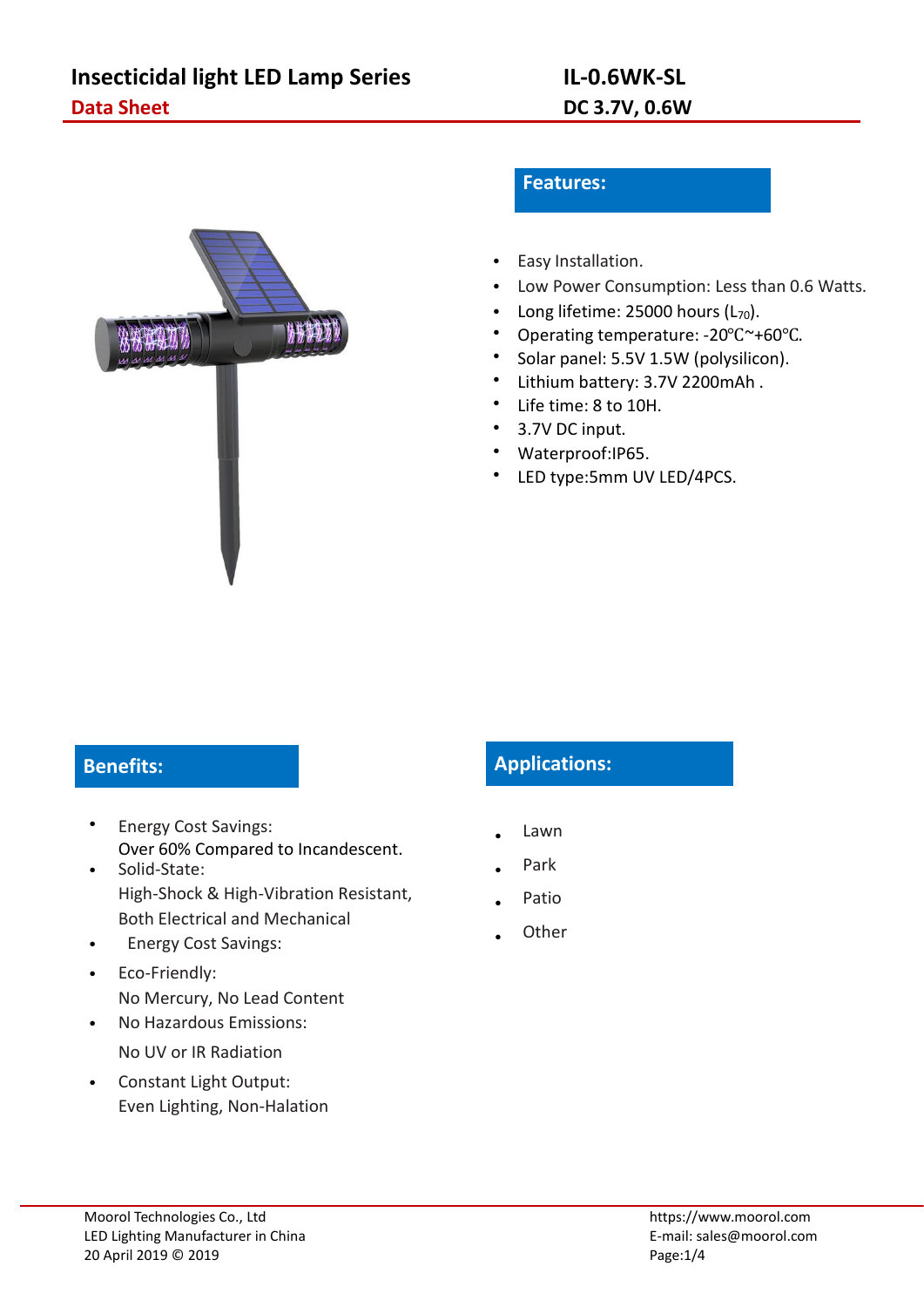# **Product Specifications:**

| Input Voltage                | 3.7V DC                                 |
|------------------------------|-----------------------------------------|
| IP                           | <b>IP65</b>                             |
| Wattage                      | 0.6W                                    |
| Power Factor                 | --                                      |
| Operating frequency          | --                                      |
| <b>Operating Temperature</b> | $-20^{\circ}$ C $\sim +60^{\circ}$ C    |
| <b>Storage Temperature</b>   | $-30^{\circ}$ C $\sim$ +70 $^{\circ}$ C |
| Net Weight per piece (Kg)    | 0.545KG                                 |
| Certifications               | <b>RoHS Compliant</b>                   |

**Product Selection Guide:**

| Part No.    | Beam Angle | <b>Total Lumens</b> | <b>CCT</b><br>, ا ب<br>wavelength | Color | <b>CRI</b> |  |
|-------------|------------|---------------------|-----------------------------------|-------|------------|--|
| IL-0.6WK-SL | $- -$      | $- -$<br>--         | 390-395nm                         | J٧    | $- -$      |  |

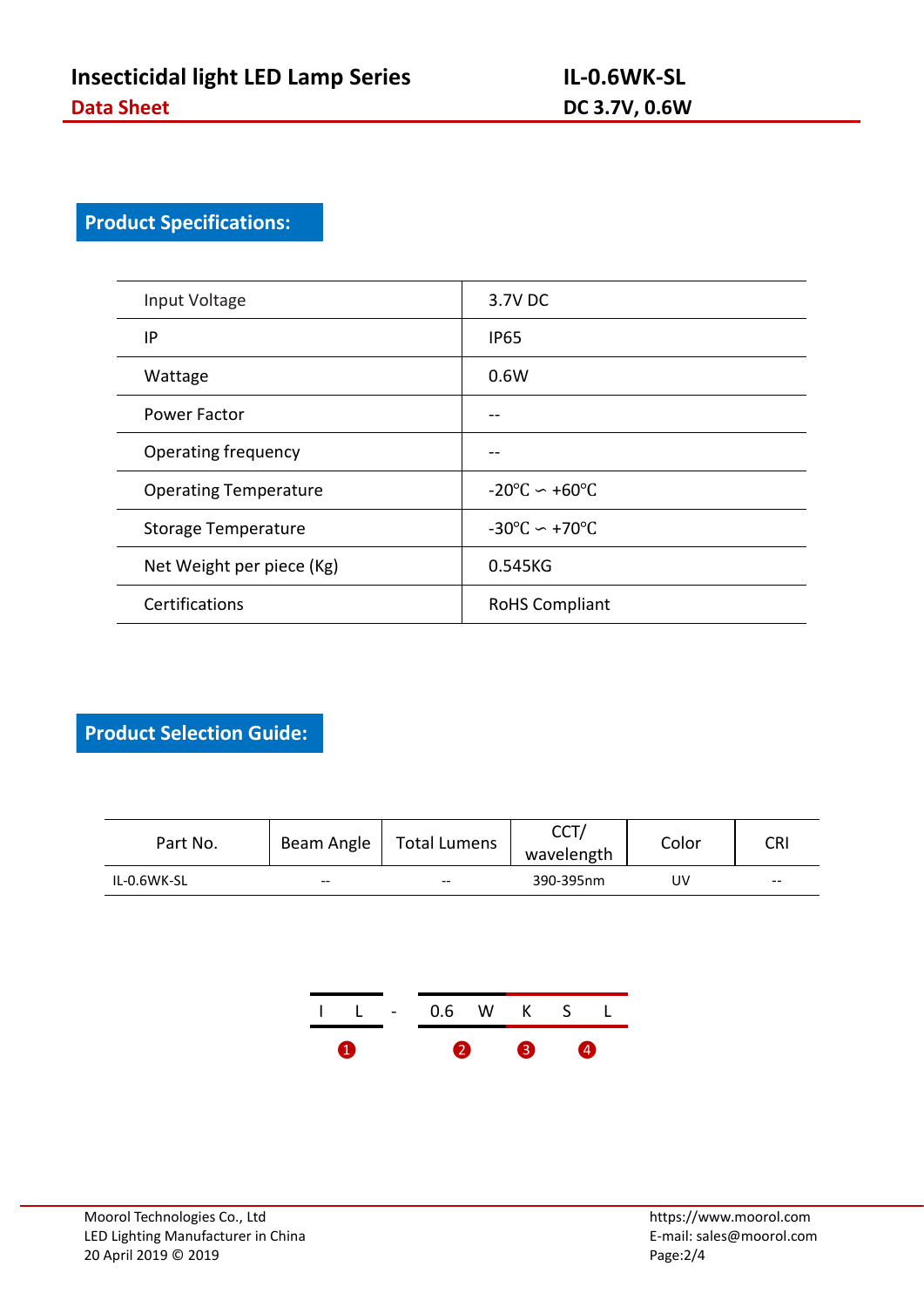# **Insecticidal light LED Lamp Series IL-0.6WK-SL Data Sheet DC 3.7V, 0.6W**

|                | IL:   | Product Type                 |  |
|----------------|-------|------------------------------|--|
| 2              | 0.6W: | The single LED power is 0.6W |  |
| 3              | K:    | DC 3.7V                      |  |
| $\overline{4}$ | SL:   | Solar lights                 |  |

## **Product Dimensions:**



#### Notes:

- 1. All dimensions unit in mm
- 2. Tolerances are ±0.5mm unless otherwise noted.